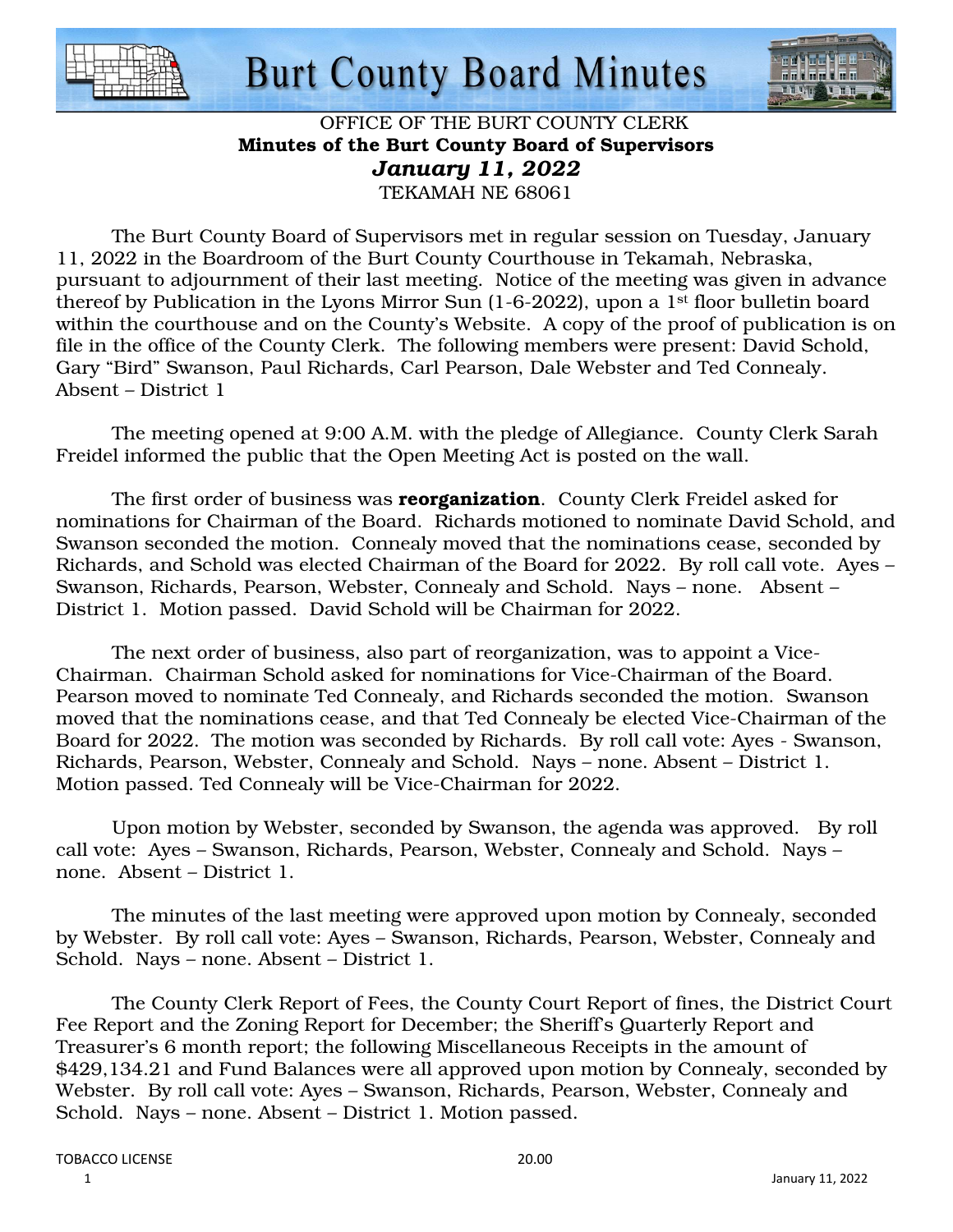# **Burt County Board Minutes**



| <b>ZONING PERMITS</b>                                  | 391.00     |
|--------------------------------------------------------|------------|
| MV PRO RATE (COUNTY SHARE)                             | 316.03     |
| TAX SALE REDEMPTION (COUNTY ISSUANCE)                  | 22.00      |
| CO CLERK-FILING & RECORDING FEES                       | 3,353.00   |
| CO CLERK-DOC STAMPS (COUNTY SHARE)                     | 2,149.29   |
| CO CLERK-MISC FEES                                     | 196.25     |
| <b>DISTRICT COURT-FILING FEES</b>                      | 200.08     |
| <b>COURT COST REFUNDS</b>                              | 51.00      |
| DISTRICT COURT - FEES & COSTS                          | 87.82      |
| DISTRICT COURT-MISC FEES & REVENUE                     | 705.00     |
| DEPT SOCIAL SERVICES IV-D                              | 3,404.14   |
| CO COURT - MISC FEES                                   | 123.00     |
| CO SHERIFF-SERVICE FEES                                | 440.00     |
| CO SHERIFF-MILEAGE & COSTS                             | 544.86     |
| <b>TITLE INSPECTIONS</b>                               | 320.00     |
| <b>GUN PERMITS</b>                                     | 70.00      |
| <b>FINGER PRINT</b>                                    | 10.00      |
| <b>CHILD SUPPORT ENFORCEMENT</b>                       | 4,555.32   |
| <b>OVERLOAD FINES -25% CO SHARE</b>                    | 237.50     |
| MISC (TEK FIRE & RESCUE) - SALE OF 2 BAGS ECO SOLUTION | 51.00      |
| <b>EMPE PD HEALTH</b>                                  | 902.98     |
| <b>INTEREST EARNED</b>                                 | 647.06     |
| HIGHWAY/STREET ALLOCATION                              | 106,630.10 |
| ROAD-MISC REVENUE: CREDIT (NE NEBR. TELEPHONE)         | 826.50     |
| ROAD-REVENUE: FUND TRANSFER - GEN TO ROAD              | 210,000.00 |
| LODGING TAX - OCT                                      | 1,188.81   |
| LODGING TAX - FRIENDS OF OAKLAND                       | 5,000.00   |
| CO CLERK-PRESERVATION & MODERNIZATION                  | 525.00     |
| <b>DIVERSION</b>                                       | 100.00     |
| STOP                                                   | 50.00      |
| <b>INHERITANCE TAX- James E. Peterson</b>              | 26,617.18  |
| <b>INHERITANCE TAX- Jerris Palmer</b>                  | 31,394.11  |
| <b>INHERITANCE TAX- Kim Miller</b>                     | 1,144.77   |
| <b>PLAT BOOK SALES</b>                                 | 25.00      |
| 911 WIRELESS SERVICE FUND                              | 9,326.14   |
| <b>COUNTY 911 SURCHARGE</b>                            | 2,157.83   |
| <b>BUILDING FUND -PRO RATE</b>                         | 6.97       |
| <b>COUNTY COURT FINES-REGULAR</b>                      | 2,115.28   |
| <b>COUNTY COURT BOND FORFEITURES</b>                   | 1,076.00   |
| <b>OVERLOAD FINES - 75% STATE SHARE</b>                | 712.50     |
| PRO RATE (TO ENTITIES)                                 | 11,416.15  |
| IN LIEU TAXES-1957 PRIOR                               | 24.54      |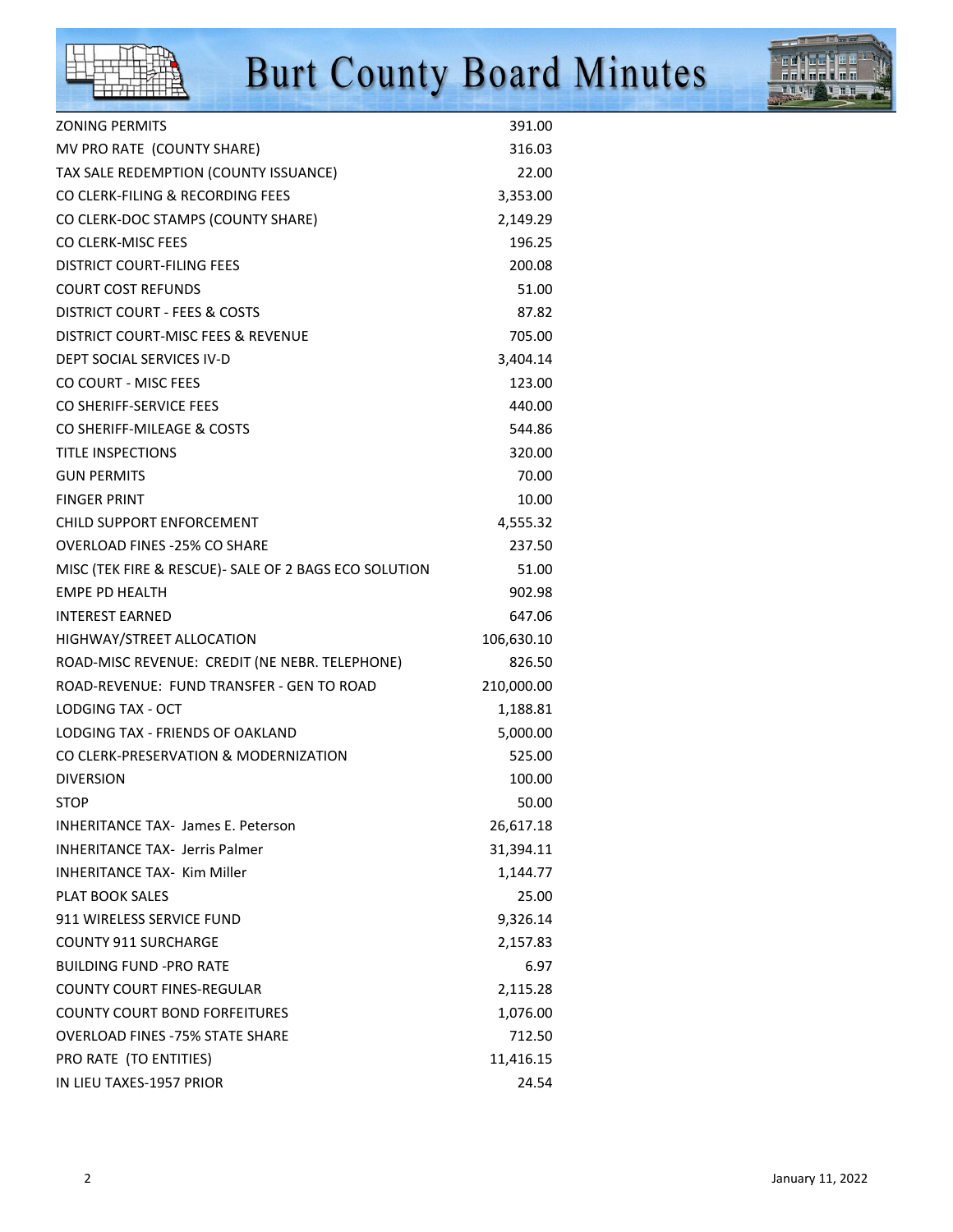



 Board Members Connealy and Richards moved for adoption of Resolution 2022-01 approving County Depositories for 2022 calendar year. By roll call vote: Ayes – Swanson, Richards, Pearson, Webster, Connealy and Schold. Nays – none. Absent – District 1. Resolution was adopted.

## RESOLUTION #2022-01

County Depositories

 BE IT RESOLVED that the County Treasurer be authorized to deposit funds in excess of the capital and surplus in any depository designated for county funds, provided such depository furnish the proper securities as provided by law, and that the Treasurer be and she hereby is, authorized to invest surplus funds, if there be any, in United States Treasury bills or certificates of deposit in the following financial institutions: First Nebraska Bank, Decatur; First Northeast Bank of Nebraska, Tekamah; and Washington County Bank, Tekamah.

| DATED this 11 <sup>th</sup> day of January, 2022, at Tekamah, Nebraska. |                                  |
|-------------------------------------------------------------------------|----------------------------------|
| Sarah J. Freidel                                                        | David Schold, Chairman           |
| <b>Burt County Clerk</b>                                                | Burt County Board of Supervisors |

 As part of reorganization for 2022, the Board reviewed and approved the following **board committee appointments** for calendar year 2022 with motions by Richards and Swanson. By roll call vote: Ayes – Swanson, Richards, Pearson, Webster, Connealy and Schold. Nays – none. Absent – District 1. Motion passed.

| District 1          | North Star & Region IV Services<br>N.E. Nebraska Waste Coalition - Advisory & Governing Board                                                           |
|---------------------|---------------------------------------------------------------------------------------------------------------------------------------------------------|
| Dale Webster        | Region 4<br>Heartland of Nebraska Board                                                                                                                 |
| <b>Ted Connealy</b> | Northeast Nebraska Community Action Partnership (NENCAP)<br><b>Burt County Economic Development Board</b><br>Burt County (IMT) Incident Management Team |
| Carl Pearson        | Northeast Nebraska Juvenile Services<br>NE Nebr. Economic Development District - Council of Officials 'elected rep'                                     |
| Paul Richards       | Elkhorn- Logan Valley Public Health Dept<br>Burt County (IMT) Incident Management Team<br>Northeast Nebraska Waste Coalition - alternate                |
| <b>Bird Swanson</b> | Nebraska Loess Hills RC & D Council<br><b>Burt County Economic Development Board</b><br>Northeast Nebraska Juvenile Services - alternate                |
| David Schold        | N.E. Nebraska Area Agency on Aging -Governing Board<br>Burt County Grievance Board-Supervisor Representative                                            |

All of the Burt County Supervisors are on the Burt County Weed Board and the Burt County Road Committee.

 Burt County Economic Development Board members were reviewed and motion was made by Webster, seconded by Pearson, to appoint the following members, with roll call vote as follows: Ayes – Swanson, Richards, Pearson, Webster, Connealy and Schold.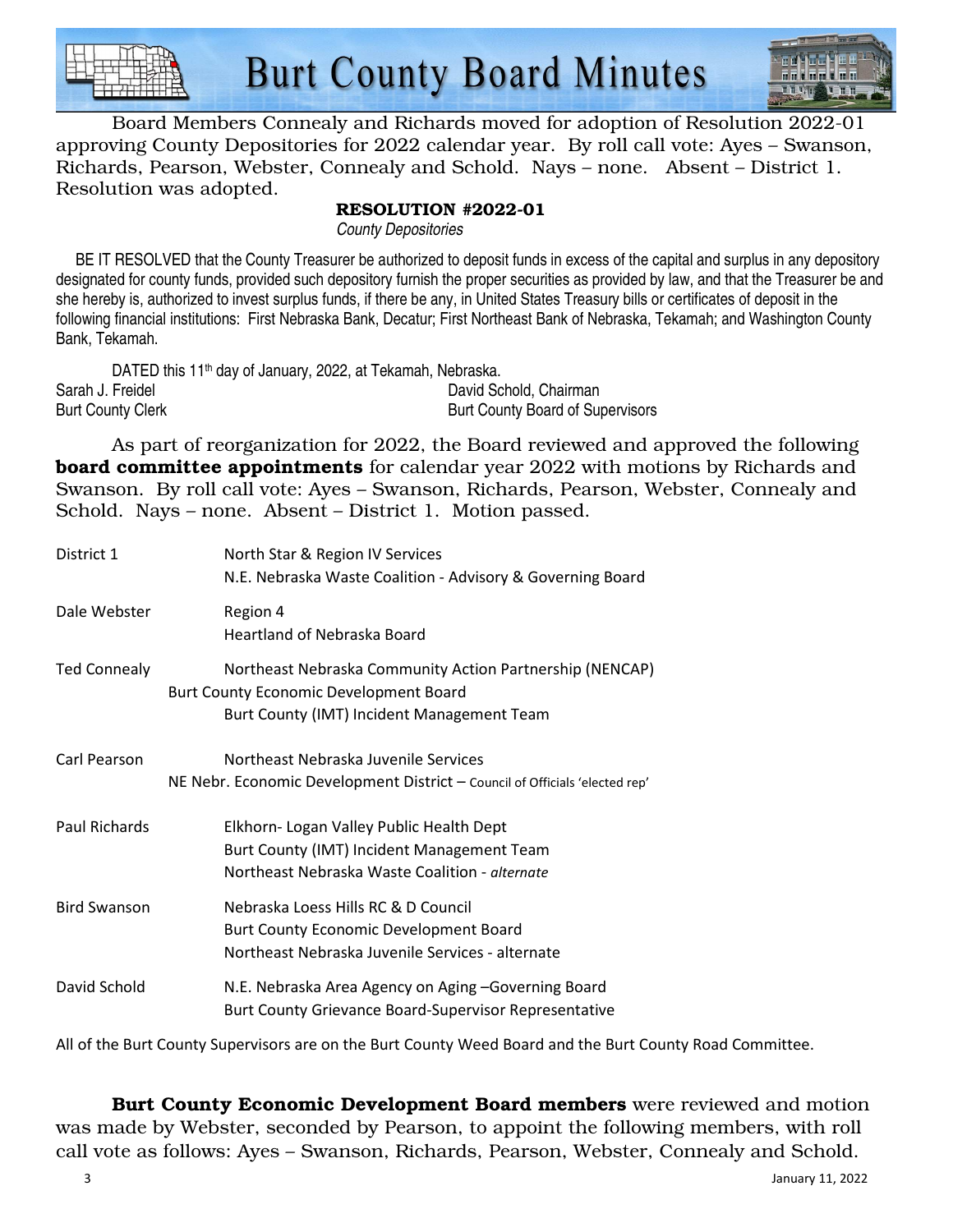



Nays-none. Absent – District 1.

2022 Board appointments: re-appoint Gary Swanson and Jennifer Hinman for 1 year appoint Ted Connealy for 1 year

# The Board designated the Burt County Website as an additional method of providing meeting dates, holiday closing dates, notice of meetings and other publications for Burt County business.

 Lot Split application signed for: DOUG JOHNSON - 5.88 ac tract lying in part of the NW  $\frac{1}{4}$  SW  $\frac{1}{4}$  of Section 16, Township 20N, Range 9 E. of  $6<sup>th</sup>$  PM in Burt County, NE.

*Communications* (3): (1) NE Loess Hills RC&D - 2021 Report; (2) NACO: Inheritance Tax Legislation for elimination of Inheritance Tax – a letter was submitted by Burt County in opposition of LB310; (3) NE Dept. of Revenue: Burt Co Assessment Practices Report

 After taking comments from Burt County District Court Clerk, Michele Quick, the board moved to adopt different Salaries for Elected Officials elected for the 2023-2026 term. Board Members Connealy and Webster moved for adoption of Resolution 2022-02. By roll call vote: Ayes – Swanson, Richards, Pearson, Webster, Connealy and Schold. Nays – none. Absent – District 1. Resolution was adopted and will supersede Resolution 2021-37 that was previously passed Dec. 28, 2021.

### RESOLUTION #2022-02

# **Salaries for 2023-2026 Term (supersedes #2021-37)**

 WHEREAS, Section 23-1114, R.R.S. Nebraska provides that the County Board shall set the salaries of elected officials prior to January 15 of the year in which a general election will be held for the respective county offices,

 NOW, THEREFORE, BE IT RESOLVED that the Burt County Board of Supervisors hereby establishes the following annual salaries for the offices of the elected county officials as listed below for the calendar year of 2023:

| <b>OFFICE</b>                                          | SALARY for term starting 2023 |
|--------------------------------------------------------|-------------------------------|
| <b>County Board of Supervisors</b>                     | \$15,500.00                   |
| <b>County Assessor</b>                                 | \$60,000.00                   |
| <b>County Attorney</b>                                 | \$60,000.00                   |
| County Clerk, Register of Deeds, Election Commissioner | \$60,000.00                   |
| <b>Clerk of the District Court</b>                     | \$60,000.00                   |
| <b>County Treasurer</b>                                | \$60,000.00                   |
| <b>County Sheriff</b>                                  | \$69,000.00                   |
| <b>County Surveyor</b>                                 | \$10,000.00                   |
|                                                        |                               |

 BE IT FURTHER RESOLVED that, the Burt County Board of Supervisors authorize the office of County Clerk/Deeds/Election Official to receive an additional annual compensation in the amount of \$2,500.00 for the calendar years of 2023, 2024, 2025, and 2026 for annual budget duties the office performs in addition to the statutory duties of the combined offices, and

4 January 11, 2022 BE IT FURTHER RESOLVED that in addition to the salaries set forth above, the Burt County Board of Supervisors authorize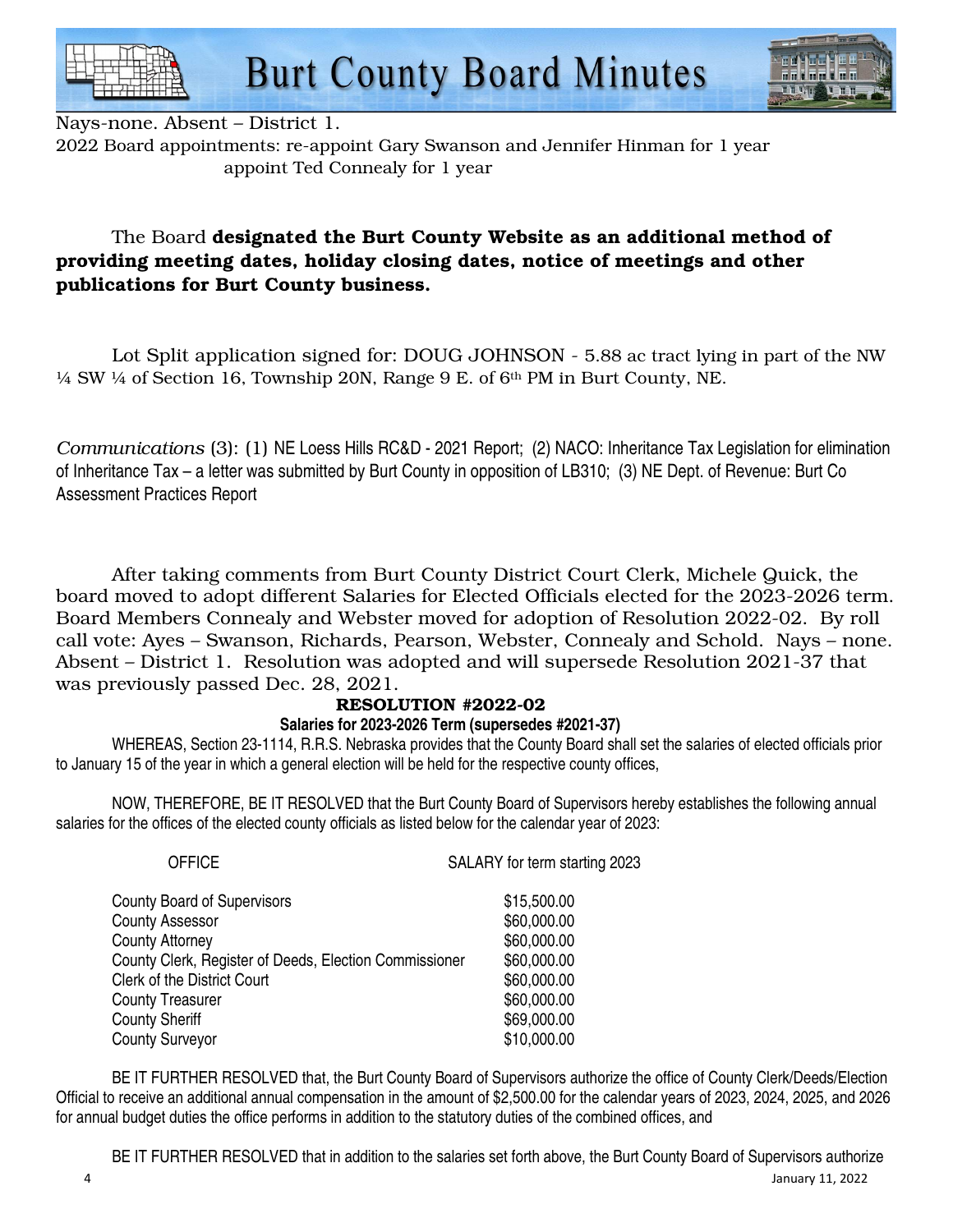



an annual increase during the term of office (2024, 2025, 2026) based on the Consumer Price Index (CPI) – Midwest Index as established by the Bureau of Labor Statistics, U.S. Department of Labor, not to exceed a 6% increase, and,

 BE IT FURTHER RESOLVED that in addition to the above salary and adjustments, the elected officials shall be offered the same health and medical group plan that is offered to all county employees, under the same terms, conditions, and contributions and subject to any modifications of such plans made during the term of office and,

BE IT FURTHER RESOLVED that in addition to the above stated salary, adjustments and group plan, all elected officials shall be enrolled in and shall receive the same benefits of the County Employees Retirement System as set forth in Nebr. Rev. Stat. Section 23-2301 et seq.

DATED this 11<sup>th</sup> day of January, 2022 at Tekamah, Nebraska.

SARAH J. FREIDEL **Example 20 Sean and SCHOLD, CHAIRMAN** BURT COUNTY CLERK BURT COUNTY BOARD OF SUPERVISORS

Chairman Schold opened a **public hearing** at 9:16 A.M. in order to take comments about petition **request to vacate Road #60:** (Co.Rd. 21 between Co.Rd. R and S). Highway Supt and Board Member Richards both reported that they'd received comments in opposition of the closure; from the township board and from a private citizen. (Nothing was presented for the record.) Chytka cited §39-1726, a road shall not be vacated unless the township requests so. Public comment from Greg Brummond (Craig twp citizen)- if township is against this it should be a mute point for the board to consider. (Neutral): Ben Hollman, 1842 CoRd. 21 – lives on this stretch of road – expressed concerns of where the closure would start on this stretch; he cautioned that thought and planning about this will need to be considered if action is taken on vacation/closure of this stretch because people do get stuck and he wants them to be able to turn around. The public hearing was closed at 9:25 A.M. The board will take no further action on this closure request.

 Chairman Schold opened a public hearing at 9:26 A.M. to take comments for a Conditional Use Permits (CUP) for AMG Technology Investment Group dba Nextlink to place a 120' monopole tower for highspeed internet in Section 32 Township 24 Range 9E in Logan Township. Ann Chytka, Zoning Admin. reported that the Zoning Board had approved this CUP at their Jan. 3, 2022 meeting. There was no public comment. The public hearing was closed at 9:27 A.M.

 Chairman Schold opened a public hearing at 9:27 A.M. to take comments for a Conditional Use Permits (CUP) for AMG Technology Investment Group dba Nextlink to place a 120' monopole tower for highspeed internet in Section 7 Township 23 Range 9E in Logan Township. Ann Chytka, Zoning Admin. reported that the Zoning Board had approved this CUP at their Jan. 3, 2022 meeting. There was no public comment. The public hearing was closed at 9:28 A.M.

 Upon motion by Webster, seconded by Swanson, the two (2) Conditional Use Permits (CUPs) were approved for AMG Technology Investment Group dba Nextlink to place a 120' monopole tower for highspeed internet (1) in Section 32 Township 24 Range 9E -Logan TWP and (1) in Section 7 Township 23 Range 9E - Logan TWP. Approved By Roll Call Vote: Ayes – Swanson, Richards, Pearson, Webster, Connealy and Schold. Nays-none.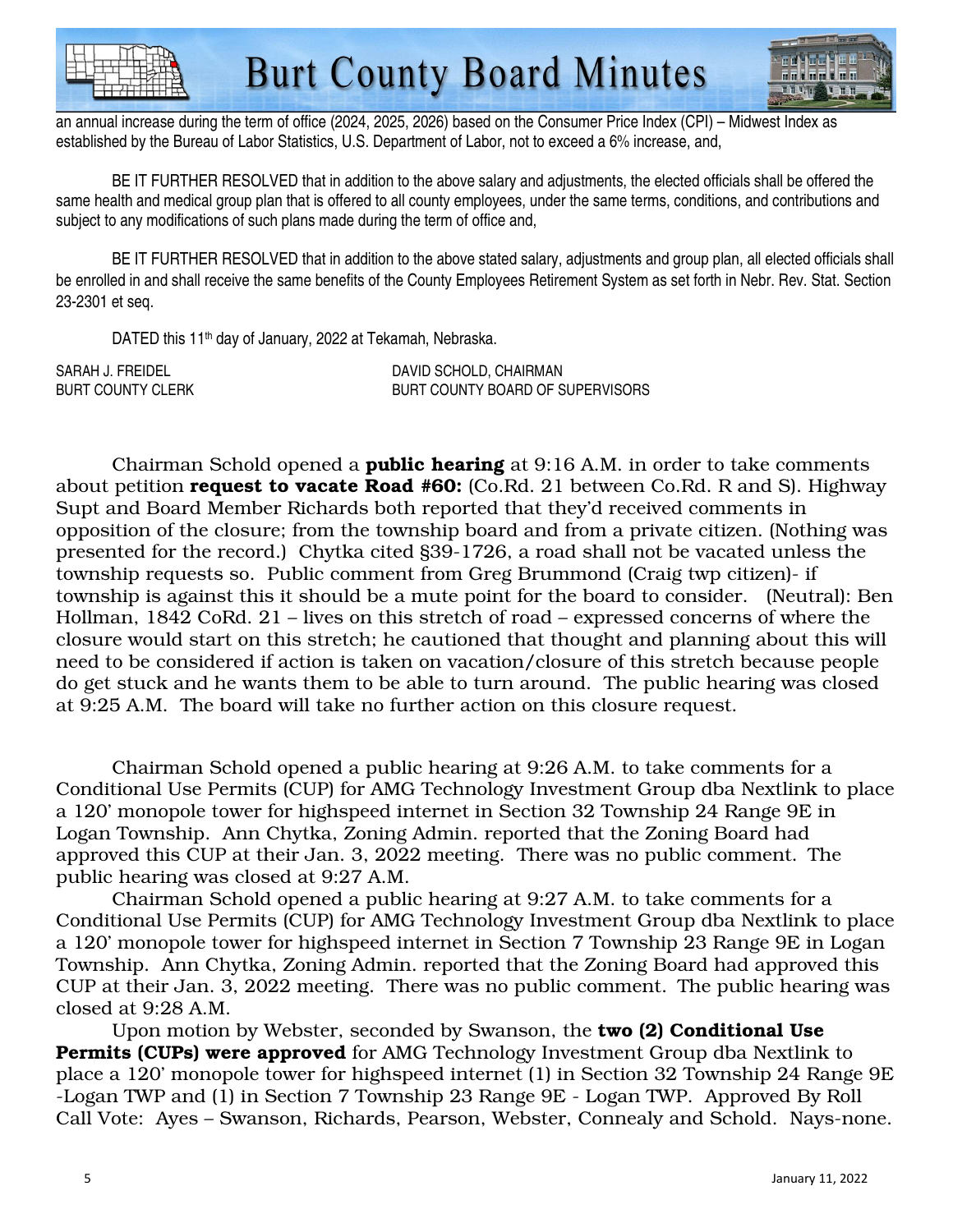

**Burt County Board Minutes** 



Absent – District 1.

 Chairman Schold opened a public hearing at 9:29 A.M. to take comments for a Conditional Use Permits (CUP) for Buell Consulting on behalf of Parallel Infrastructure (AT&T) to place a 448' guyed tower to provide improved coverage, and fund critical initiatives, such as FirstNet (for emergency response), 5G support, and other new technologies in Section 35 Township 24 Range 9E in Logan Township. Ann Chytka, Zoning Admin reported that Zoning Board had approved this CUP at their Jan. 3, 2022 meeting. (In Favor) Christy Eikorn, from Buell representing AT&T: she explained their equipment is currently on the tower owned by SBA Communications; she cited the following points (a) their current lease with SBA is not cost-effective (b) they are requesting a taller tower for their equipment (c) they have presented their dis-satisfaction to SBA (d) this is a nationwide issue between SBA and AT&T. (e) because of the reasons cited, AT&T would like to build their own tower and is asking for CUP so they can have a tower built by the time their lease is up. (Opposition) Matt Munderloh, attorney for SBA: (a) cited Burt County Zoning Reg. section 6.01 A. shared use/collocation is promoted and SBA is willing to alter their tower height for AT&T (b) his legal opinion is that AT&T's initial CUP application did not include any documents with reference to Burt County Zoning Reg. section 6.01 D.4. (c) Mr. Munderloh requests several documents be made a part of the record. During public comment, the board requested County Attorney Talbot advise them; Atty Talbot received comments from both sides but advised that this seems to be an issue between two parties, and that the board is being put in an impossible place having to make a decision on a situation that sounds to be an ongoing issue between two companies nationwide. (Other public commment) Greg Brummond, Craig TWP resident, feels this CUP should be approved for AT&T. Having no further comments, the public hearing was closed at 10:14 A.M. The board will take no action on this today; County Attorney is going to review documents from both 'sides' and will advise the board at a later date; a decision on this CUP will be entertained at the Feb. 25, 2022 board meeting.

*Emergency Manager position:* Cheri Johansen was offered the position, but she declined. The committee of three (Swanson, Richards, Pearson) will continue to work review candidates; they'll report back when they have another option.

 Sheriff's Dept. requests (2): (1) metal detector - Deputy Bang explained that four departments (District & County Court, Sheriff's dept. and building/grounds) are going to share the budget cost to purchase a metal detector for use outside of the Courtroom. (~\$4,500.00) The vendor is requiring use of a credit card for purchase, the board approved the use of the credit card for the purchase. (2) Chief Deputy Buck reported on deputy positions; deputy #6 has been replaced and they are going to proceed to hire for deputy positions #7 and #8. The board approved the report/request.

### *ROADS:*

*Appoint 2022 Highway Superintendent:* The Board appointed Ann Chytka as Burt County Highway Superintendent for 2022 upon motion by Connealy, seconded by Pearson. By roll call vote: Ayes – Swanson, Richards, Pearson, Webster, Connealy and Schold. Nays – none. Absent - District 1. Motion passed.